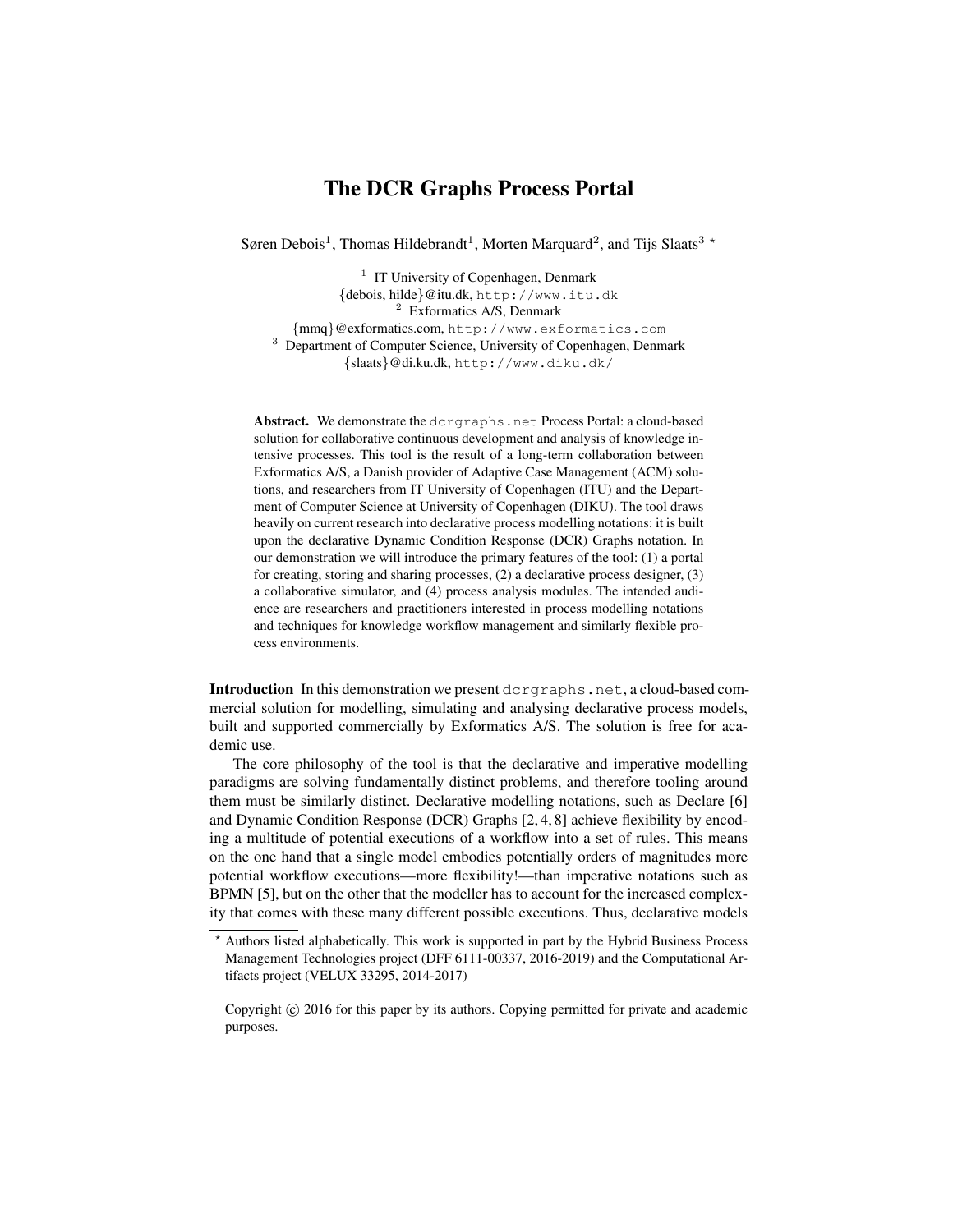8 Debois et al.

buy flexibility at the cost of complexity. A declarative model is not as readily understood from "looking at the model" [7] as is a model in an imperative notation such as BPMN [5], but this is to be expected: imperative models express less complexity. They solve a different problem than declarative models.

The tool is grounded in the belief that flexibility is a necessity for Adaptive Case Management, and that this complexity is a necessary evil of that flexibility. The only way forward is to aid the modeller in creating and understanding his model. *Providing this support is the core aim of the* dcrgraphs.net *solution.*

The portal, its main features, and the underlying DCR Graph notation were reported on in [3]. The formal semantics of the notation and some of its primary extensions are described in [2, 4, 8].

In the present paper we describe the main features of the portal and how they help curb complexity:

- 1. The main portal, which acts as a social repository for declarative process models in which models can be shared and discussed with other users.
- 2. The process designer, which enables the user to model their processes.
- 3. The simulator, which supports both individual and collaborative simulation
- 4. Analysis tools, which allow the user to understand model behaviour.

At the live demonstration we will familiarise the audience with each of these features by creating, modelling, simulating and analysing an example model. Audience members will be invited to participate in collaborative aspects from their own devices.

| <b>DCR</b>                                                                                                                                                                                                              |                                                | Wiki Connections<br>Academic | Public Organization 4 4 2 Tslaats -                          |
|-------------------------------------------------------------------------------------------------------------------------------------------------------------------------------------------------------------------------|------------------------------------------------|------------------------------|--------------------------------------------------------------|
| Mentions<br><b>f</b> Home                                                                                                                                                                                               | I My Graphs                                    |                              | + New Graph                                                  |
| <b>IE</b> BPM Expense Claim                                                                                                                                                                                             | $\times$<br>All<br>Shared<br>Private           | Public<br>Favourite<br>Liked |                                                              |
| comment<br><b>Tijs Slaats</b>                                                                                                                                                                                           | Approval Process 2014-10-22<br>Post            |                              | 心目白白言                                                        |
|                                                                                                                                                                                                                         | : Awesome Graph 2014-07-05                     |                              | ☆目のび言                                                        |
| 2 years ago                                                                                                                                                                                                             | BPM 2016 - Drevres Hybrid 2016-02-09           |                              | $0 \equiv 0.0$ ff                                            |
| @Thomas Hildebrandt @Morten Marquard @Søren Debois I've created te expense claim business<br>process as we discussed earlier today. Please review and comment.                                                          | BPM Expense Claim 2014-09-04                   |                              | ◎3厘 @ @ 自                                                    |
| Like $\uplus$ 3 $\uplus$ 2 $\uparrow$                                                                                                                                                                                   | Colon Cancer Treatment 2016-01-17              |                              | ☆目白び言                                                        |
| Søren Debois, Morten Marquard like this.                                                                                                                                                                                | Compart Example 2014-11-04                     |                              | $\circledcirc \equiv \circledcirc \circledcirc$              |
| Morten Marquard 2 years ago<br>@Tijs Slaats Great. If you reject an expense report shouldn't it be edited before approved<br>again. I mean - shouldn't we add an activity called "Edit Expense" claim?<br>Like & Delete | Constraints as a DCR Graph 2015-02-02          |                              | 心目白白言                                                        |
|                                                                                                                                                                                                                         | Coordination paper 2015-03-15                  |                              | ☆目白び音                                                        |
| Tijs Slaats 2 years ago<br>@Morten Marguard Good point. I think we should aim having a simple example initially.                                                                                                        | <b>Data Test 2016-01-01</b>                    |                              | $\ddot{\phi} \equiv \dot{C} \, \ddot{C} \, \, \dot{\bar{B}}$ |
| Like & Delete                                                                                                                                                                                                           | DCR 2016-01-26                                 |                              | 心道白び言                                                        |
| $\bullet$<br>comment.                                                                                                                                                                                                   | Post<br>$\leftarrow$ 1 2 3 4 5 >               |                              | Showing 1 of 5                                               |
|                                                                                                                                                                                                                         |                                                |                              |                                                              |
|                                                                                                                                                                                                                         | Shared Graphs                                  |                              |                                                              |
|                                                                                                                                                                                                                         | Shared With Me<br>Public                       |                              |                                                              |
|                                                                                                                                                                                                                         | <sup>O</sup> Public Graphs                     |                              |                                                              |
|                                                                                                                                                                                                                         | : ACM 2014 Application Dreyers Fond 2014-08-24 |                              | Morten Marquard + 3 2 E 3                                    |

Fig. 1. The Process Portal

Process Portal Figure 1 shows the main portal. The right half of the screen is used to display lists of personal, shared and public process models. The left half of the screen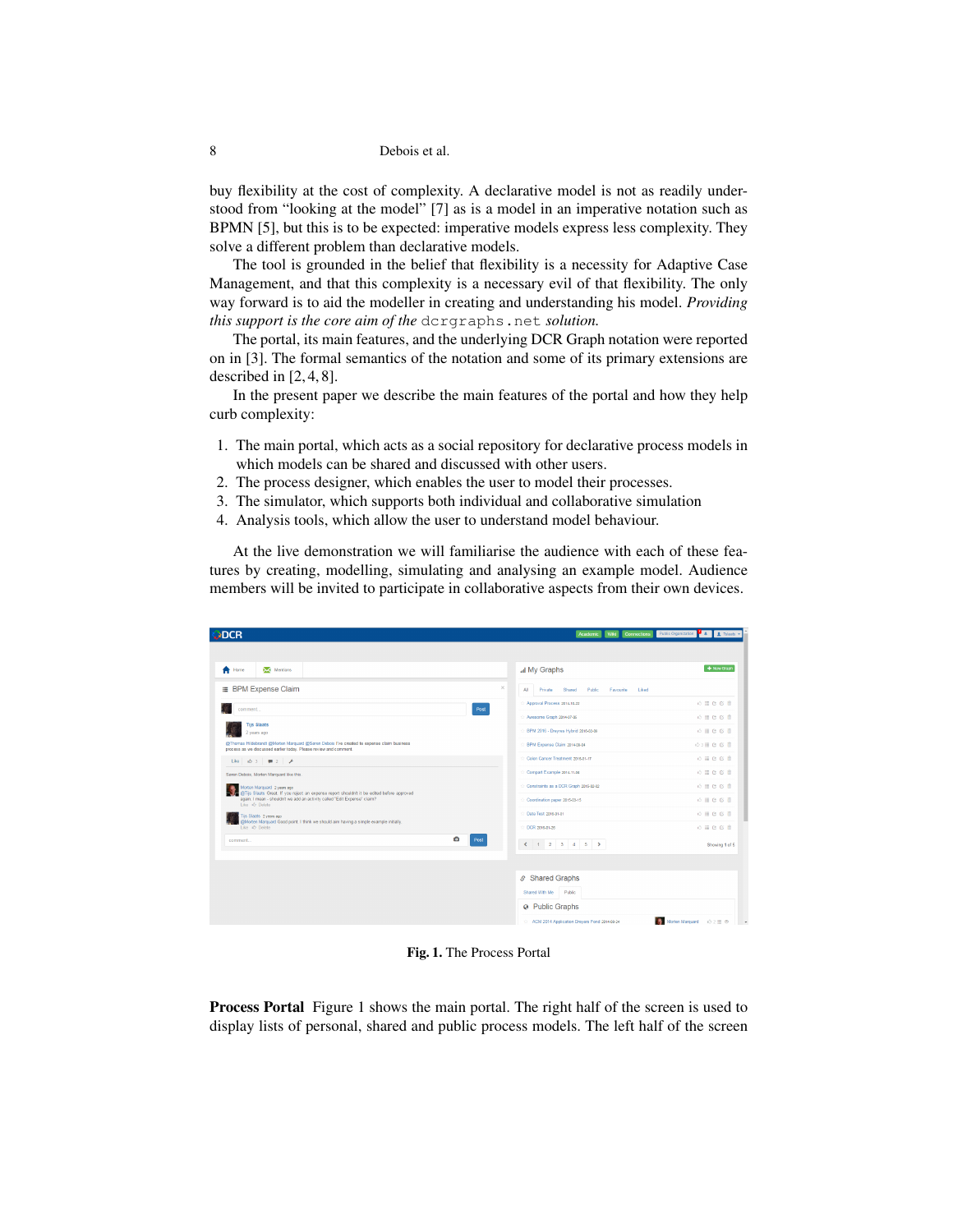displays *activity streams*, which can be used to discuss with other users. Users can add colleagues and friends to their personal network, which allows them to share models and join collaborative simulations.



Fig. 2. The Process Designer

Process Designer Figure 2 shows the process designer. At the centre is the process model, consisting of boxes representing activities and relations between the boxes that represent the rules governing the process. Clicking on activities and rules brings up an options pane which allows one to customise that element. To facilitate the understandability of process models a number of visual filters are offered by the designer: activities can be assigned a *level of abstraction* at which they are shown, meaning that the users can start to view the process at the highest level of abstraction, showing only a few activities and then gradually introduce more details by lowering the level of abstraction. In addition activities can be assigned to any number of *user-defined groups*, which e.g. allows the user to view only those activities that are relevant to a particular organisational unit. The designer also supports fine-grained revision tracking, which allows any change to the model to be inspected and reverted. The designer can import and export DCR Graphs in a standardised XML format which is used by a number of external tools.

Collaborative Simulation Many processes involve a collaboration between multiple actors, often in different organisations. For the successful implementation of such processes it is imperative that the end-users understand their own role. To facilitate this the DCR Portal supports both individual and collaborative simulation, which can be started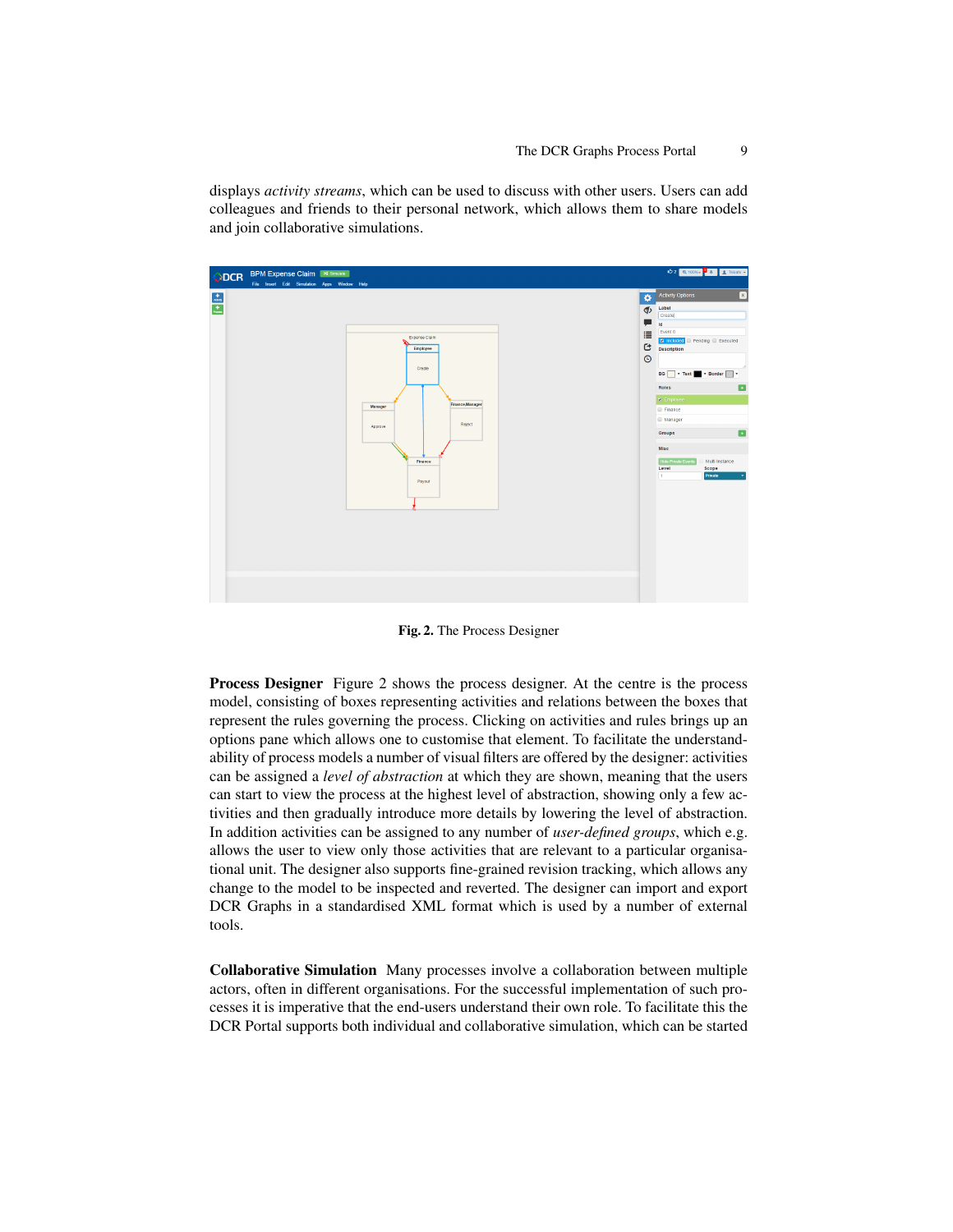

Fig. 3. The Simulation Window

from the designer. Here the user can invite connections to their simulation and assign roles to them. Figure 3 shows the simulation window; on the left one can see the current DCR Graph, with its marking updated according to the actions taken by the users. On the right the user is presented with a task list, the log of previously executed tasks and a list of participants.

Analysis Tools The DCR Portal offers a flexible plug-in framework which can be used by third parties to create additional functionality for the portal. As a proof-ofconcept several analysis tools have been developed as plug-ins. The first is the *path analyser*, essentially a GPS for processes: the user can enter a start and goal activity and the analyser will determine the shortest possible execution path to get to the goal. Typical GPS-like functions, such as intermediate activities or activities to avoid are also supported. The other plug-in is the *dead-end analyser*, which can be used to detect dead- and live-lock in processes. Figure 4 shows an example of the path analyser plugin. Here the user has asked for a path from *Create* to *Payout*, using the activity *Reject* at least once. The proposed path is drawn as a swimlane diagram in the bottom window.

Maturity, Availability, Documentation and Video Tutorials Altogether, the development of DCR Graph technologies and tools started in 2010 [9]. The development of the portal in its present form [3] started in the spring of 2014 and the first official release was in the autumn of the same year. It has since been continuously updated.

Since the spring of 2015 the portal has been used in classes at IT university of Copenhagen, most prominently a process modelling class for 75 bachelor and M.Sc. students. The portal has also been used for teaching at the Federal University of the